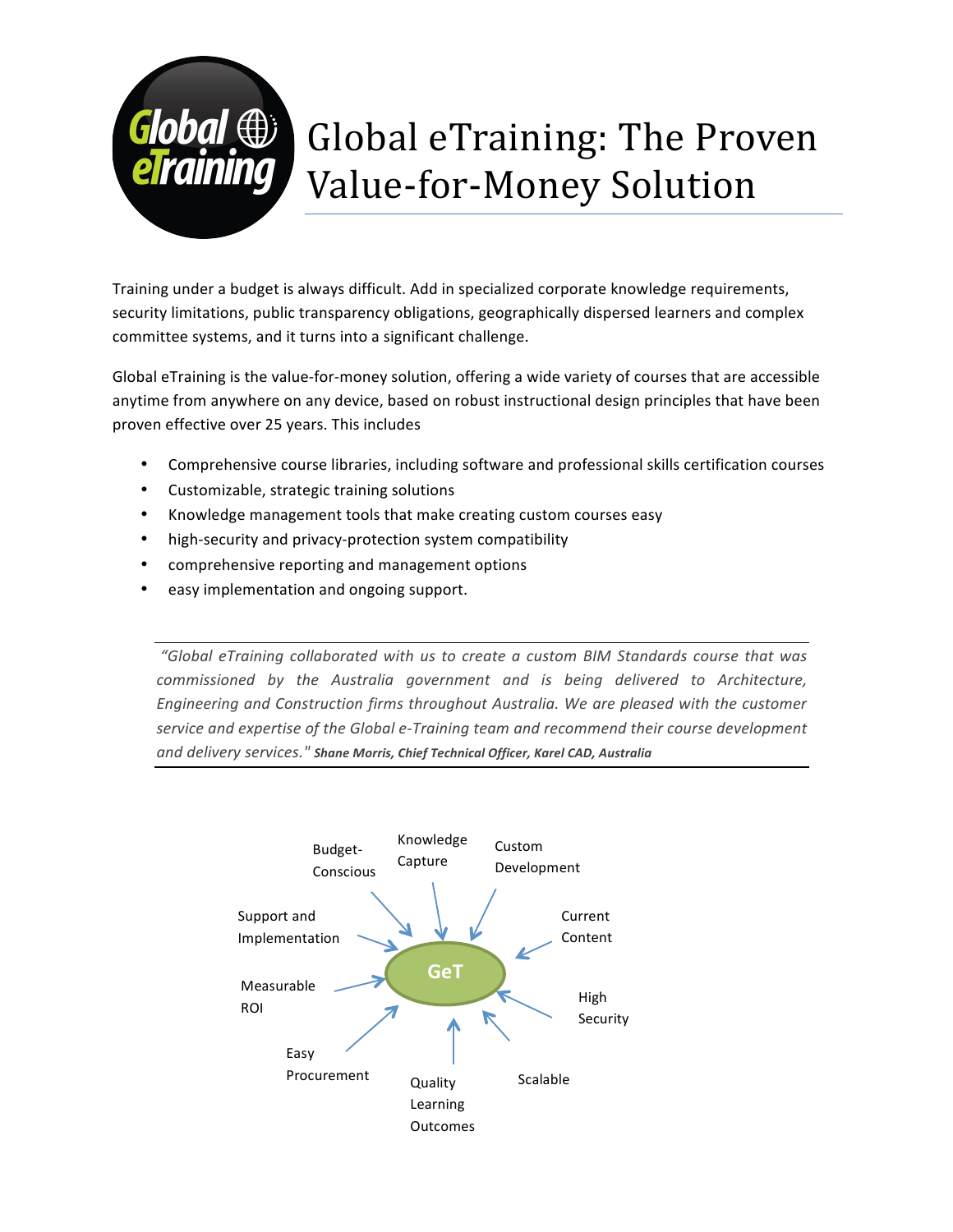## **Budget Conscious**

Global eTraining reduces your costs by offering enterprise pricing, access to existing courses so you don't have to reinvent the wheel, and easy-to-use corporate knowledge capture tools for custom training development.

Because learners can access training when and where they need it, the cost of training-related absences is minimised. Learning can be undertaken as needed and implemented immediately, making for improved retention and thus a better ROI on your training investment.

## **Knowledge Capture and Custom Course Development**

Global eTraining's efficient knowledge capture and custom course development tool, The Generator, does not require prior understanding of course development, so no special training or qualifications are needed and you can capture knowledge from your subject matter experts with minimal interruption of their work obligations.

Using the same proven course templates and award-winning GeT Interactive learning methodology as the Global eTraining library of existing courses, custom courses provide consistent experience and the same high-quality educational outcomes.

And because building training in The Generator is more efficient, it takes less time to develop courses and saves you money. The following table outlines the number of hours spent in development to create one hour of coursework:

|                                                                 |                                                                                  | Rapid<br>Development,<br>Simple Projects | Average<br><b>Typical Project</b> | Advanced,<br>Complex, More<br>Media |
|-----------------------------------------------------------------|----------------------------------------------------------------------------------|------------------------------------------|-----------------------------------|-------------------------------------|
| Standard<br>Course<br>Development<br>Tools and<br>Processes $1$ | Instructor-Led Training (ILT)                                                    | 22:1                                     | 43:1                              | 82:1                                |
|                                                                 | Level 1 eLearning (Basic) $-$<br><b>Content Pages and Assessment</b>             | 49:1                                     | 79:1                              | 125:1                               |
|                                                                 | Level 2 eLearning (Interactive) -<br>Level 1, plus 25%+ interactive<br>exercises | 127:1                                    | 184:1                             | 267:1                               |
|                                                                 | Level 3 eLearning (Advanced) -<br>Simulations, Games, Award-<br>winning type     | 217:1                                    | 490:1                             | 716:1                               |
| <b>The Generator</b>                                            | Level 2-3 eLearning                                                              | 10:1                                     | 25:1                              | 50:1                                |

 

 $1$  Source: 'How Long Does it Take to Create Learning' research report by Chapman Alliance (http://www.chapmanalliance.com/howlong/)